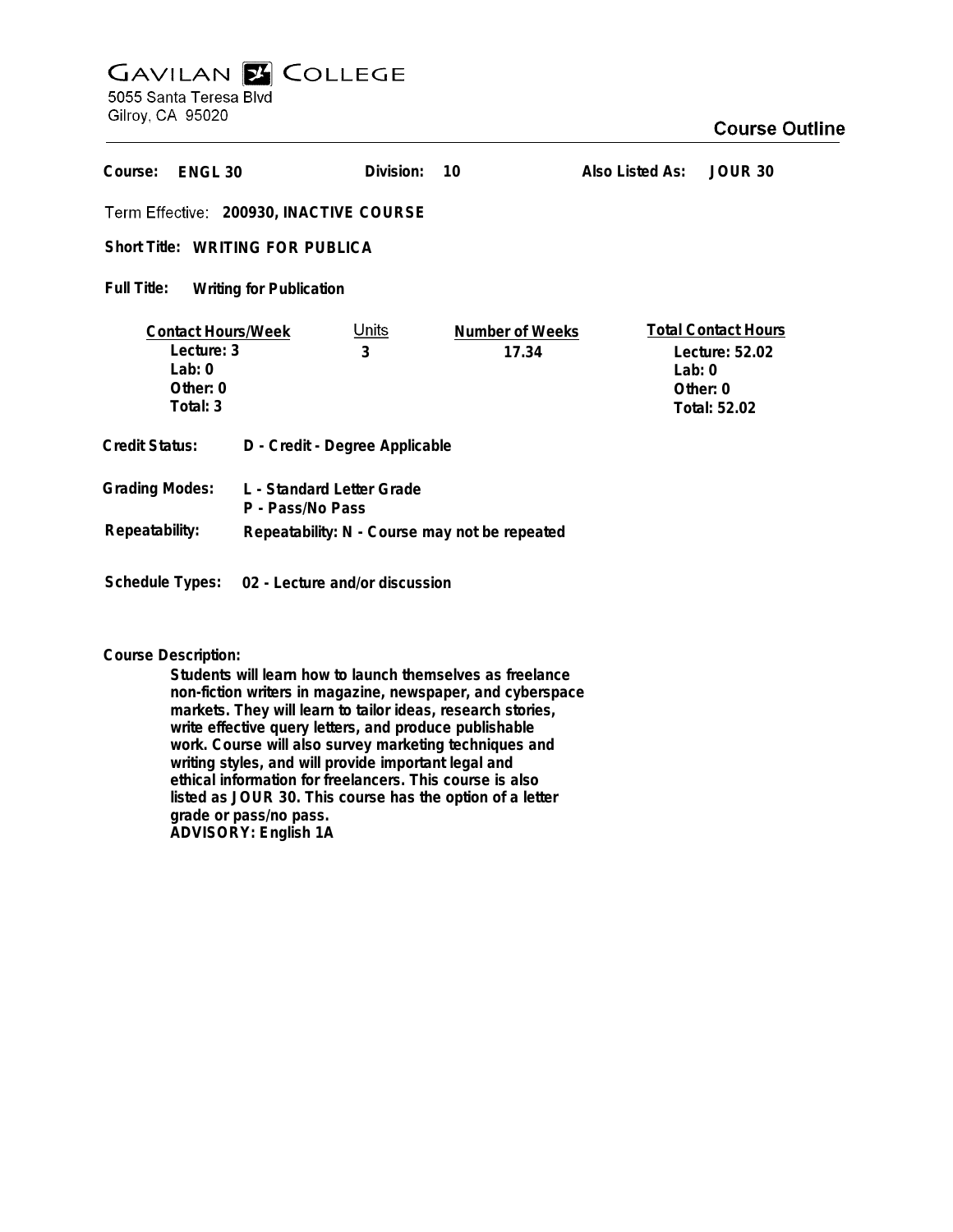**ARTICULATION and CERTIFICATE INFORMATION Associate Degree: CSU GE: IGETC: CSU TRANSFER: Transferable CSU, effective 199970 UC TRANSFER: Not Transferable PREREQUISITES: COREQUISITES: STUDENT LEARNING OUTCOMES: 1. Student will demonstrate understanding of the magazine industry and its current challenges; 2. students will be able to compare possibilities for freelancers to possibilities for staff-writers; 3. students will be able to evaluate their own ideas from the point of view of potential editors; 4. students will present their ideas effectively in query letters and in articles; 5. students will evaluate various sources' usefulness for their research purposes; 6. students will demonstrate understanding of rudimentary media law and media ethics; 7. students will practice negotiating fair contracts for themselves; 8. students will evaluate for themselves the value of joining professional organizations and associations. 9. Students will understand legal and other differences in writing for online vs. print publications.**

**TOPICS AND SCOPE:**

**Inactive Course: 12/08/2008**

**WEEK HOURS CONTENT**

**1 3 Introduction to magazine writing; History of U.S.**

**magazines**

- **2 3 Today's magazine industry**
- **3 3 Markets and demographics**
- **4 3 Inside three popular magazines: stables, staffs,**

**and group journalism**

- **5 3 Research**
- **6 3 Getting Ideas**
- **7 3 Choosing your form**
- **8 3 Query letters**
- **9 3 Writer-Editor relations**
- **10 3 Interviewing**
- **11 3 Organizing**
- **12 3 Leads**
- **13 3 Writing and rewriting**
- **14 3 Conclusions: editing**
- **15 3 Freelance law**
- **16 3 Freelancer's magazine ethics**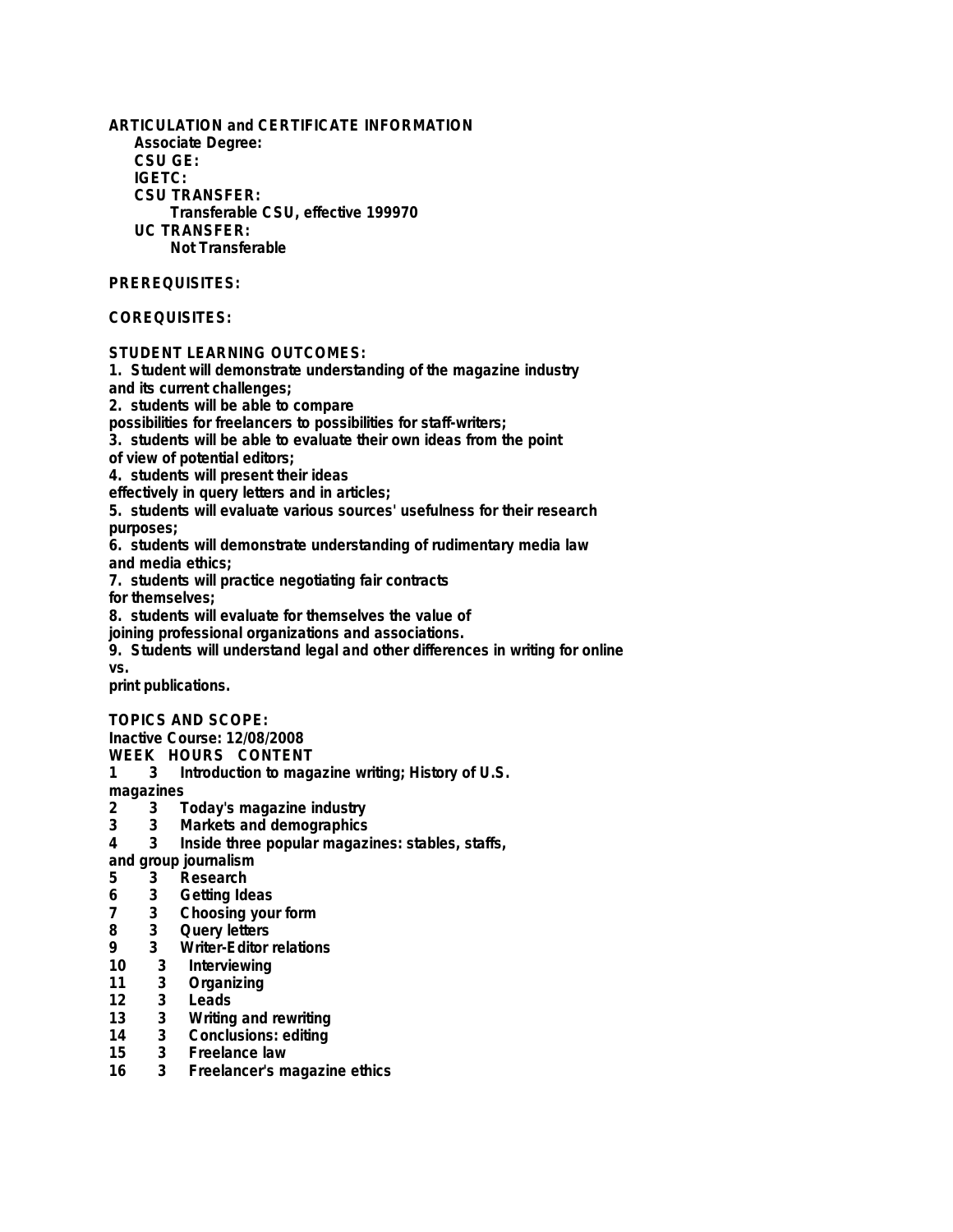**17 3 The Freelancing business**

**1. Students will research the history of one magazine of their choice for a short paper.**

**2. Using library resources, students will identify ten magazines they would like to query. They will do basic financial research on three of those ten.**

**3. Survey of magazine readers; research for magazine design.**

**4. Students will design a magazine of their choice, using magazine terminology and targeting a particular market.**

**5. Students will gather research resources on a topic of their choice.**

**6. Information-gathering interviews with local experts; self assessment exercise.**

**7. Students will choose two forms and write articles using those forms.**

**8. Students will prepare for an in-class exercise in which they act as "editors," critiquing a set of query letters to a hypothetical magazine.**

**9. Students will write a series of letters between an imaginary writer and imaginary editor.**

**10. Students will conduct three phone or in person interview for articles they wish to write.**

**11. Students will analyze, in writing, the organization of three magazine articles assigned to them.**

**12. Students will gather several leads for in-class analyses.**

**13. Students will prepare a draft to work on in class.**

**14. Students will complete several editing worksheets.**

**15. Students will complete final draft of two major magazine articles.**

**16. Students will develop personal codes of writing ethics.**

**17. Students will write an essay on their goals in publishing their writing.**

**COURSE OBJECTIVES:**

**Week 1**

**Students will know the goals of the course; students will discuss on paper why they are interested in writing for magazines; students will clarify their own goals for the class. Students will demonstrate understanding of the development of the magazine industry; students will be able to analyze major characteristics of the magazine business in the 18th, 19th, and 20th centuries; students will be able to explain the geographical concentration of magazines and students will be able to point to a half dozen magazines that are (or were) representative of important trends in magazine development in this century.**

**Week 2**

**Students will be able to summarize the state of the publishing industry today; students will demonstrate understanding of problems and issues facing the magazine and online publishing industries; students will learn four explanations for the proliferation of magazines in the last twenty-five years; students will learn four explanations for the difficulties new magazines face; students will be familiar with major periodicals in the field that can keep them up to date on magazines in the U.S.; students will compare online to print industries.**

**Week 3**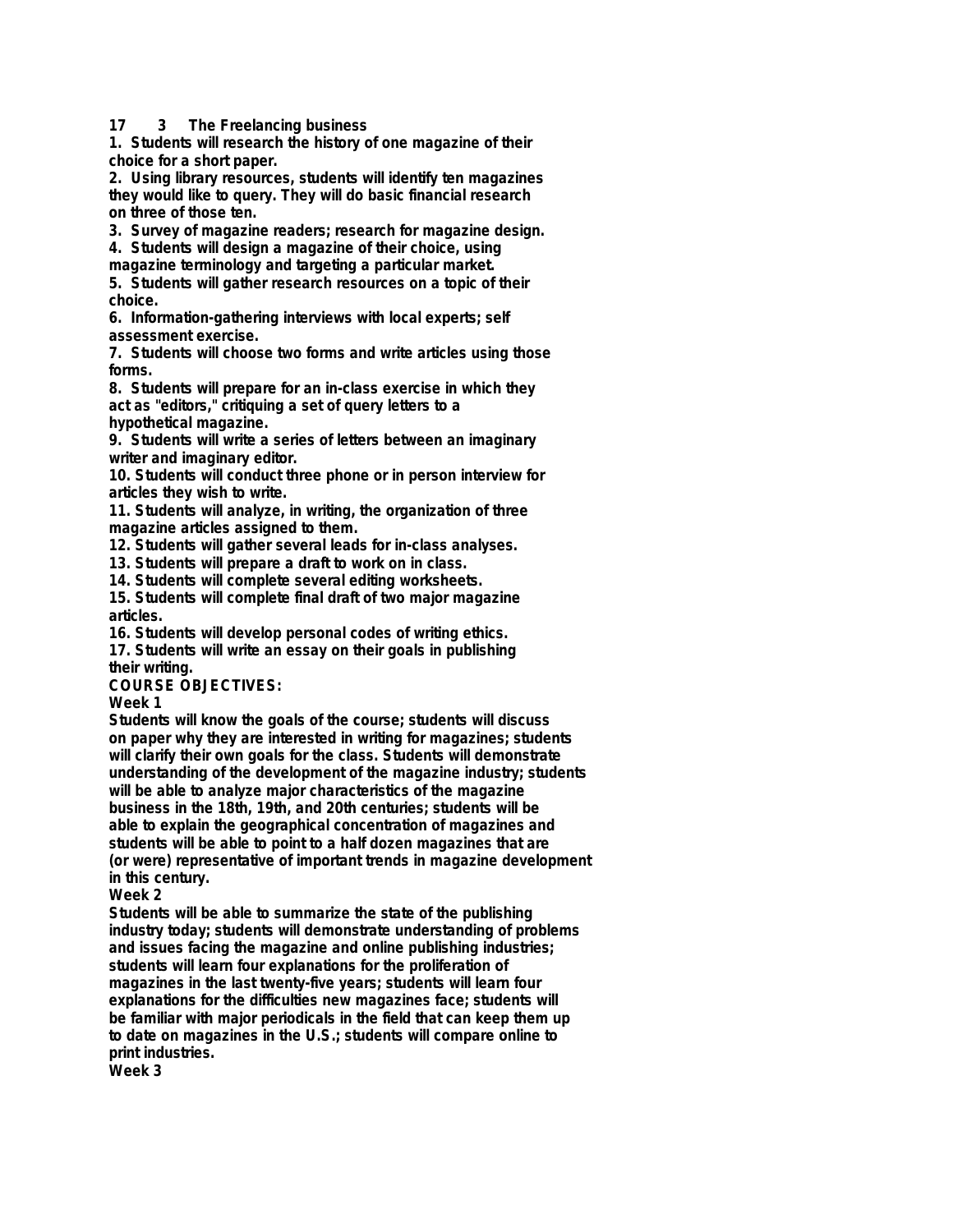**Students will demonstrate understanding of basic market researh techniques; students will demonstrate ability to design magazines for specific markets; students will be able to clearly explain their own family's demographics; students will demonstate understanding of the problems involved in market-driven publishing. Week 4**

**Students will demonstrate understanding of three kinds of magazines and their writing staffs-stables, staff and group journalism; students will test theoies about the effect of magazine organization upon quality of writing and/or information; students will demonstrate knowledge of basic magazine terminology; students will be able to draw a flow chart explaining the magazine production cycle from a point of view of writers and editors.**

#### **Week 5**

**Students will demonstrate understanding of the role of the editor at a magazine, students will demonstrate knowledge of four aids to writer-editor relations; students will be alert to five problems common between writers and editors; students will learn to do the deadline planning; students will demonstrate understanding of the financial and legal options they may be offered by editors; students will demonstrate understandking of basic contract terms used by most magazines; students will be able to differentiate between good and unsatisfactory contracts.**

## **Week 6**

**Students will learn how to find people who can give them valuable information; students will demonstrate understanding of effective techniques for requesting and getting interviews; students will learn several steps to prepare for an interview; students will learn how to begin and end interviews; students will learn special techniques for phone interviews; students will practice interviewing in class; students will learn how to follow up interviews and cultivate sources.**

## **Week 7**

**Students will learn basic prewriting techniques; students will learn four options to organizing their researach; students will learn to use outlines for their magazine articles; students will demonstrate understanding of several forms of organizaiton for a magazine article.**

## **Week 8**

**Students will define what makes a good lead good; they will learn to recognize good leads; students will learn how to analyze and re-write problemmatic leads; students will demonstrate understanding of five kinds of commonly used leads; students will learn ten problems to avoid in leads.**

#### **Week 9**

**Students will learn how to look critically and constructively at their own work and at the work of their peers; students will learn basic revising tools; students will rewrite several short pieces and work in groups on a major revision of their work.**

## **Week 10**

**Students will learn how to think a piec through to an effective, powerful conclusion; students will be able to analyze what makes conclusions weak; students will learn basics of editing for grammar, style, spelling and usage and will demonstrate knowledge of relevant guidebooks.**